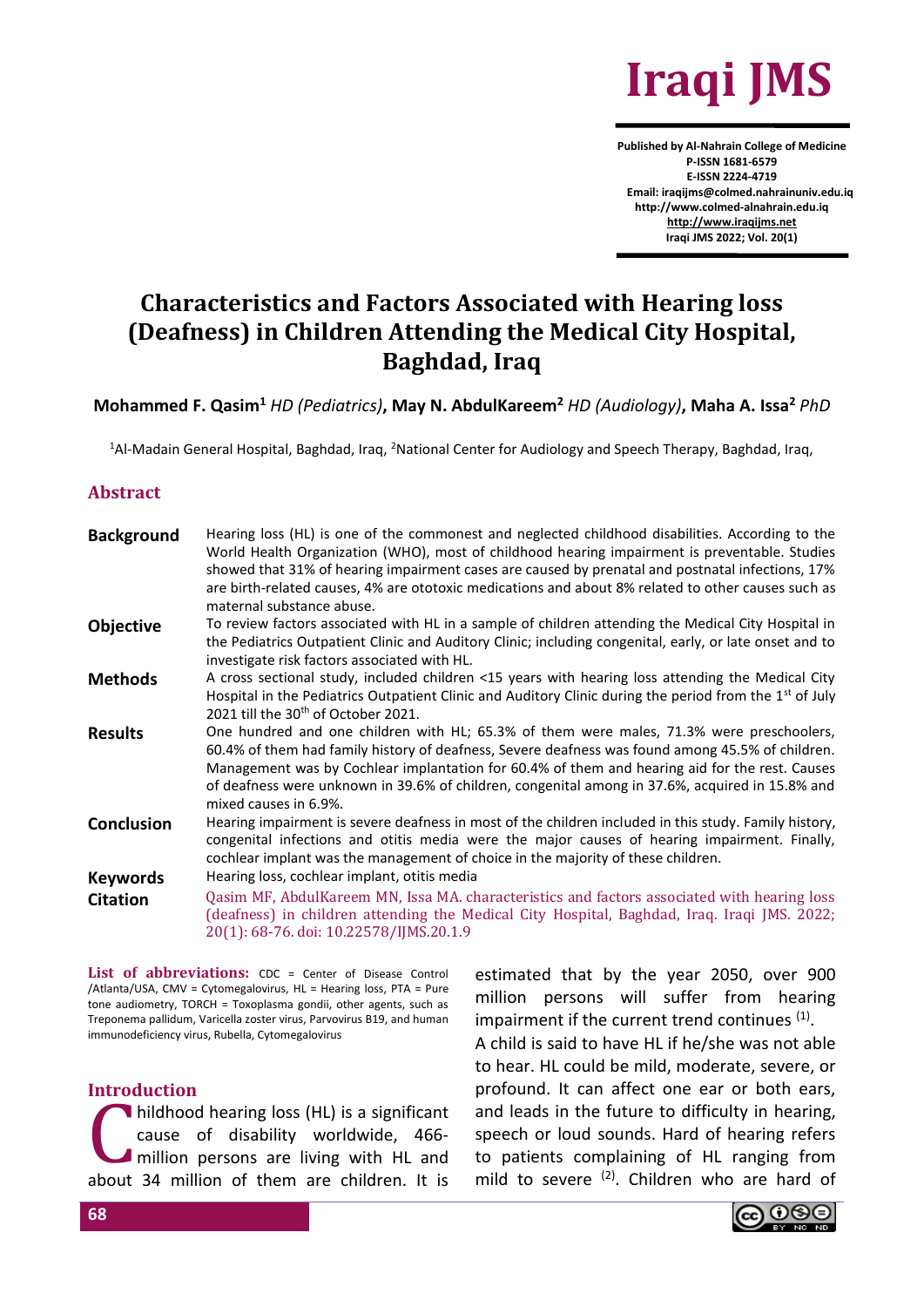hearing are usually able to communicate through spoken language and later on can benefit from hearing aids, cochlear implants, and/or other assistive devices. 'Deaf' children mostly suffer profound hearing impairment, which implies very little or no hearing. They often get benefit from sign language for communication <sup>(2,3)</sup>.

HL is one of the commonest and neglected childhood disabilities because of its gradual onset, often painless and physically hidden nature. The parents usually complain only of behavioral problems, like frequent requests, carelessness, improper responses to instruction, talking too loud and confusion <sup>(4)</sup>. However, these behavioral complaints are subjective, and are usually ignored by teachers and parents, who consider that these children have no hearing problems <sup>(5)</sup>.

According to the World Health Organization (WHO), most of childhood hearing impairment is preventable; studies showed that 31% of hearing impairment cases caused by prenatal and postnatal infections, 17% are birth-related causes, 4% are ototoxic medications and about 8% related other causes such as maternal substance abuse (6,7).

In children, disabling hearing impairment affects speech and language development and affects children's educational and vocational performance. Furthermore, it causes difficulty in obtaining, performing, and keeping a job, also, stigma, feelings of isolation, and depression, coupled with the poverty, and poor health that create a huge social and economic burden on society worldwide. Without suitable interventions, hearing impairment is a barrier to both education and social integration. These consequences can be reduced by early detection with appropriate audiological and speech interventions (8,9).

Many studies have been done among children and adolescents to assess the prevalence of hearing problems and its associated factors (10), nevertheless, there are great variations in these studies' findings. This demonstrates the demand for a comprehensive investigation of the burden of hearing problems to inform policymakers, program planners, care providers, in addition to stakeholders to serve more efforts on childhood hearing problem especially in developing countries (11,12).

This study aimed to describe risk factors associated with HL in children attending Medical City Hospital in Baghdad, Iraq during the period from 1st of July 2021 to 30<sup>th</sup> of October 2021, including congenital, early, or late onset hearing loss. Risk factors associated with hearing impairment will be investigated as a secondary aim.

## **Methods**

#### **Study design and sampling**

A cross sectional study, included 101 children <15 years old with HL who attended Pediatrics Outpatients Clinic and Auditory Clinic in the Medical City Hospital during the period from 1st of July to 30<sup>th</sup> of October 2021. The inclusion criteria included those with hearing/deafness problems; for 2 consecutive months, 2 days/week, 5 hours/ day. While exclusion criteria: children admitted to the wards or emergency units for other reasons.

## **Data collection and instrument**

A questionnaire paper was filled by the researcher. It includes the following data:

- 1-Sociodemographic and clinical features: (Age, gender, parents' job, parents' education, family history, consanguinity, degree of kinship.
- 2-Diagnosis: First and current chief complaints, time of onset of the illness, current management.
- 3-Causes of HL (congenital and/or acquired).

## **Ethical approval**

This study was approved by Ministry of Health, Medical City Directorate, and Medical city Hospital Ethics Committee and the requirement for informed consent was waived by the Ethics Commission due to the observational nature of the study. Informed consents were taken from parents.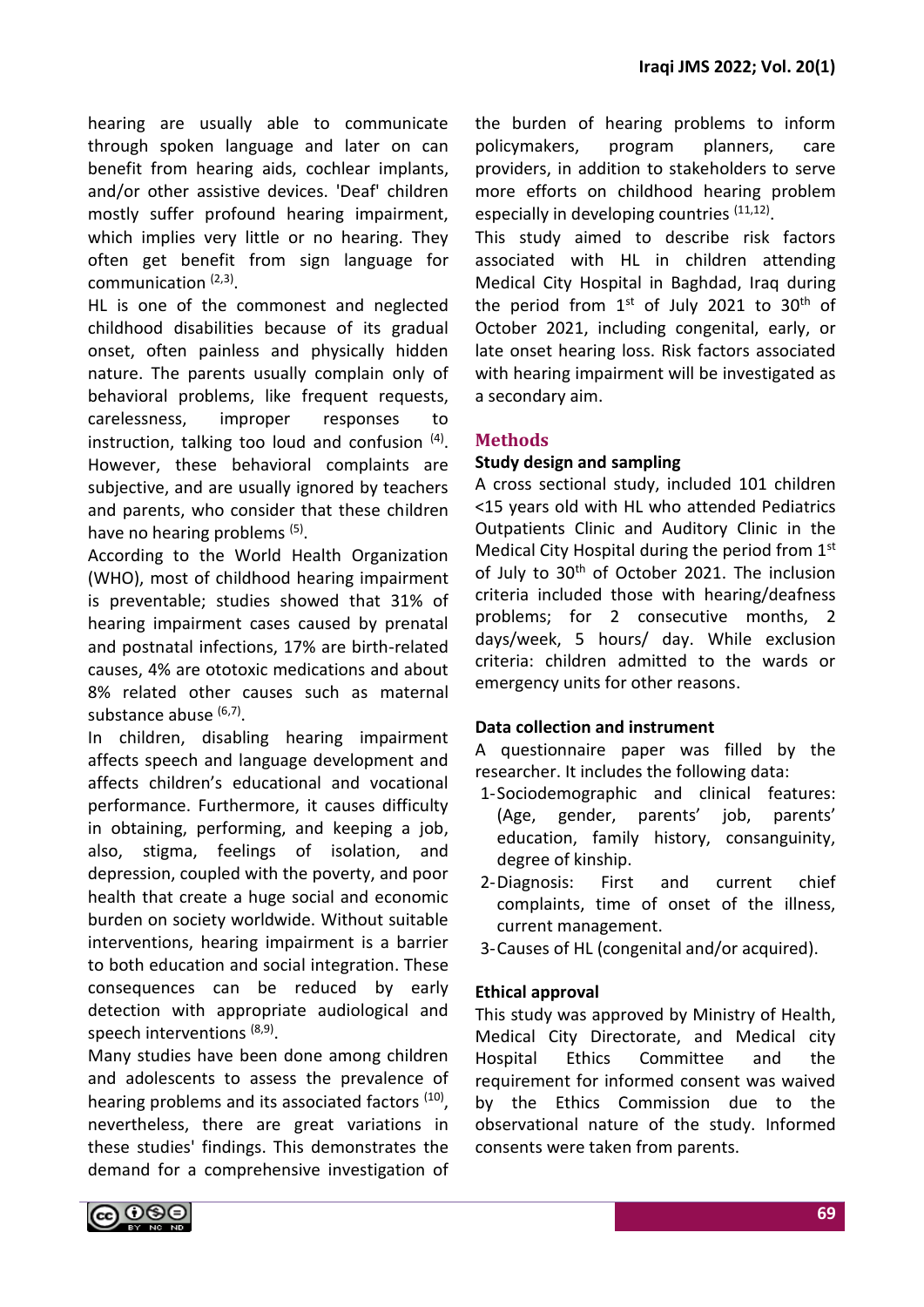#### **Statistical analysis**

Microsoft Excel 2010 and IBM statistical package for social sciences (SPSS) version 24 were used for data entry, management, and analysis. Descriptive analyses of the variables were expressed as frequencies and percentage for categorical data. While mean of standard deviation was used for quantitative data that is normally distributed, represented by figures and tables. To compare qualitative variables, we utilized the chi-square test, and we used P<0.05 to determine statistical significance.

#### **Results**

This study included 101 children with hearing loss. Males formed 65.3% of patients while females formed 34.7%. Preschool children (3-5 years) formed 71.3%, while school age children (6-12 years) formed 18.8%, Employed fathers formed 53.5%, 78.2% of them with secondary school education or less. Employed mothers formed 12.9%, and 80.2% of them with secondary school education or less. Parents' consanguinity formed about 86.1% with family history of deafness among 60.4%. Diagnosis of hearing problem was done at  $1<sup>st</sup>$  year of life among 64.4%. Severe deafness was founded among 45.5% of children while profound deafness was among 43.6%. Deaf children were managed at diagnosis for first time by Cochlear implantation for 60.4% of them, hearing aid for the rest, 39.6%. Reasons behind current children's visit were for programming Cochlear Implants, 40.6%; for cochlear implant maintenance, 7.9%; for pure tone audiometry PTA, 19.8%; and for rehabilitation of hearing aid, 31.7%. Causes of deafness were unknown among 39.6%, congenital among 37.6%, acquired among 15.8%, and mixed causes (congenital and acquired causes) among 6.9%. Other features are shown in table 1.

| Sociodemographic features | N                         | %  |      |
|---------------------------|---------------------------|----|------|
| Gender                    | Male                      | 66 | 65.3 |
|                           | Female                    | 35 | 34.7 |
|                           | < 3 years                 | 10 | 9.9  |
| Age/Years                 | Preschool age (3-5 years) | 72 | 71.3 |
|                           | school age (6-12 years)   | 19 | 18.8 |
| <b>Father Occupation</b>  | Employed                  | 54 | 53.5 |
|                           | Not employed              | 47 | 46.5 |
| <b>Father Education</b>   | > 2ndary school           | 22 | 21.8 |
|                           | =<2ndary school           | 79 | 78.2 |
|                           | Employed                  | 13 | 12.9 |
| <b>Mother Occupation</b>  | Not employed              | 88 | 87.1 |
| <b>Mother Education</b>   | > 2ndary school           | 20 | 19.8 |
|                           | =<2ndary school           | 81 | 80.2 |
|                           | Positive                  | 87 | 86.1 |
| Consanguinity             | Negative                  | 14 | 13.9 |
|                           | Positive                  | 61 | 60.4 |
| <b>Family History</b>     | Negative                  | 40 | 39.6 |
|                           | < 1 year old              | 16 | 15.8 |
|                           | $1st$ year                | 65 | 64.4 |
| Age at diagnosis          | $2nd$ year                | 11 | 10.9 |
|                           | $\geq$ 3rd year           | 9  | 9.0  |

## **Table 1. Sociodemographic features of children with hearing loss**

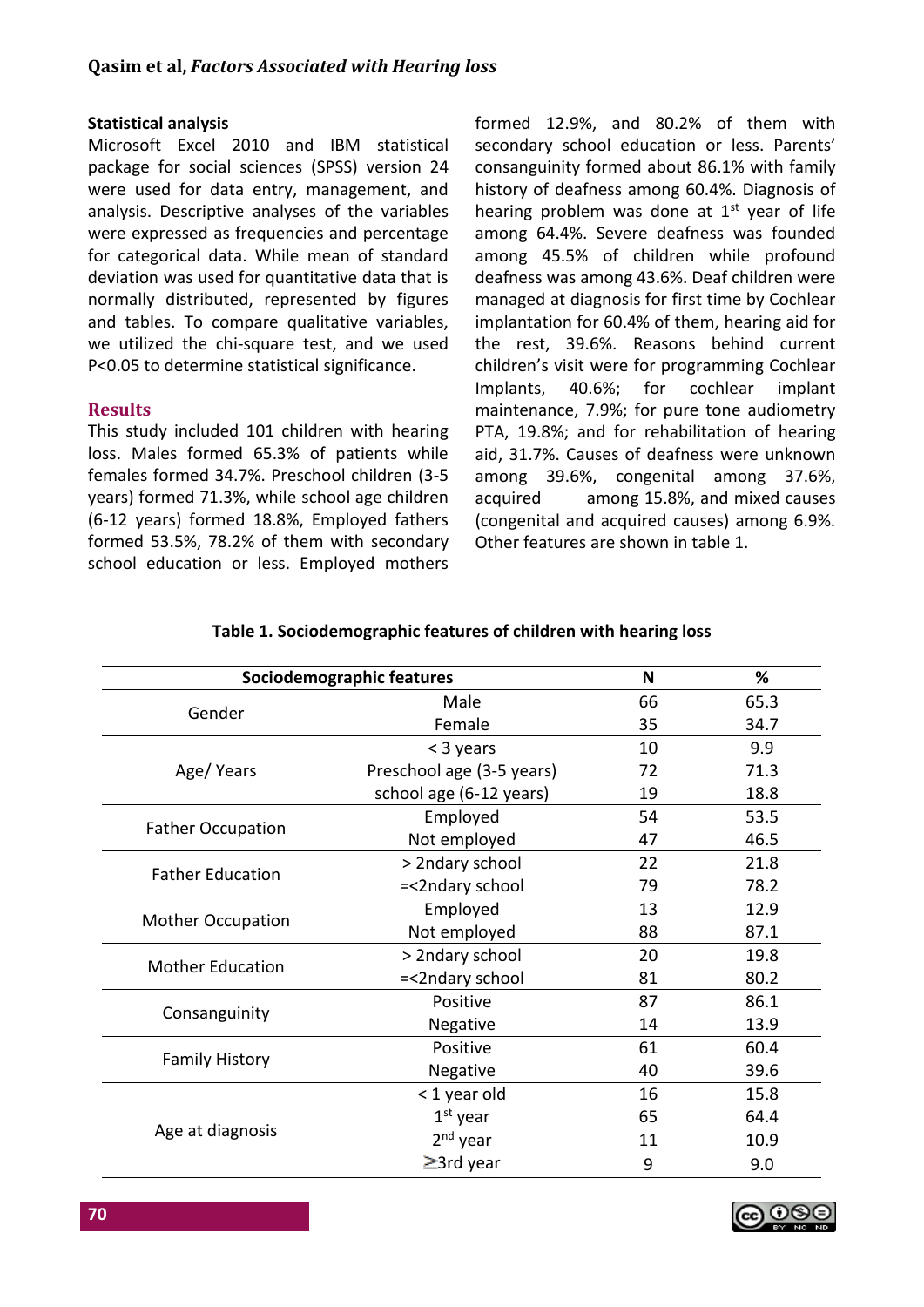Figure 1 shows that severe deafness was found among 45.5% of children while profound deafness was among 43.6%. Deaf children were managed at diagnosis for first time by Cochlear implantation for 60.4% of them, hearing aid for the rest, 39.6%.

Reasons behind current children's' visit were for programming cochlear implants, 40.6%; for

cochlear implant maintenance, 7.9%; for pure tune audiometry (PTA), 19.8%; and for rehabilitation of hearing aid, 31.7%. Causes of deafness were unknown among 39.6%, congenital among 37.6%, acquired among 15.8%, and mixed causes (congenital and acquired causes) among 6.9%.



**Figure 1. Clinical features of children with hearing loss**

Table 2 shows sociodemographic association with different diagnosis. A significant association was founded between severe deafness with preschool age (P<0.05).

Table 3 shows association of causes and management with different diagnosis. A significant association was founded between severe deafness and management with cochlear implant (P<0.05), and between profound deafness with otitis media and noise exposure, P=0.032.

Distribution of studied groups according to different causes was shown in table 4. There was a significant difference between unknown cause of deafness and positive family history, P<0.001.

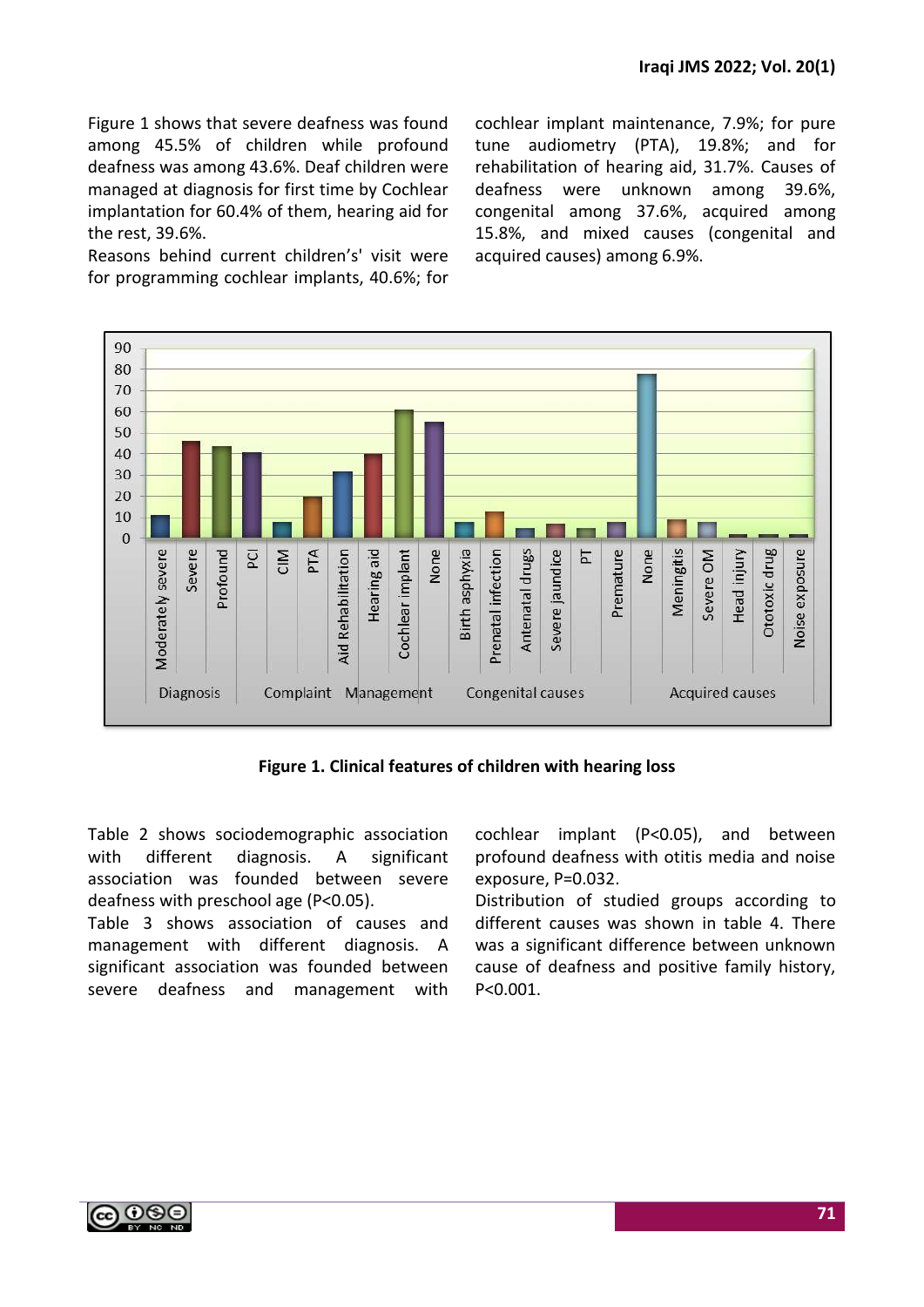| Parameter     |                                      | <b>Moderately</b><br>severe deafness |      | <b>Severe deafness</b> |      | Profound<br>deafness |      | P     |  |
|---------------|--------------------------------------|--------------------------------------|------|------------------------|------|----------------------|------|-------|--|
|               |                                      | N                                    | ℅    | N                      | %    | N                    | %    | value |  |
|               | Male                                 | 7                                    | 10.6 | 27                     | 40.9 | 32                   | 48.5 |       |  |
| Gender        | Female                               | 4                                    | 11.4 | 19                     | 54.3 | 12                   | 34.3 | 0.38  |  |
|               | $<$ 3 years                          | 3                                    | 30.0 | 4                      | 40.0 | 3                    | 30.0 |       |  |
| Age Group     | Preschool age<br>(3-5 years)         | $\overline{2}$                       | 2.8  | 38                     | 52.8 | 32                   | 44.4 | 0.001 |  |
|               | school age<br>$(6-12 \text{ years})$ | 6                                    | 31.6 | 4                      | 21.1 | 9                    | 47.4 |       |  |
|               | Positive                             | 11                                   | 12.6 | 40                     | 46.0 | 36                   | 41.4 | 0.29  |  |
| Consanguinity | <b>Negative</b>                      | 0                                    | 0.0  | 6                      | 42.9 | 8                    | 57.1 |       |  |
| Family        | Positive                             | 8                                    | 13.1 | 27                     | 44.3 | 26                   | 42.6 |       |  |
| History       | <b>Negative</b>                      | 3                                    | 7.5  | 19                     | 47.5 | 18                   | 45.0 | 0.67  |  |

## **Table 2. Distribution of patients according to sociodemographic features and different diagnosis**

# **Table 3. Distribution of studied group according to different diagnosis**

| Parameter             |                                                             | <b>Moderately</b><br>severe<br>deafness |      | <b>Severe</b><br>deafness |      | Profound<br>deafness |      | P<br>value |
|-----------------------|-------------------------------------------------------------|-----------------------------------------|------|---------------------------|------|----------------------|------|------------|
|                       |                                                             | N                                       | ℅    | N                         | %    | N                    | %    |            |
|                       | Hearing aid                                                 | 11                                      | 27.5 | 13                        | 32.5 | 16                   | 40.0 | < 0.001    |
| Management            | Cochlear implant                                            | 0                                       | 0.0  | 33                        | 54.1 | 28                   | 45.9 |            |
|                       | None                                                        | 6                                       | 10.9 | 28                        | 50.9 | 21                   | 38.2 |            |
|                       | Birth asphyxia                                              | 1                                       | 12.5 | 5                         | 62.5 | $\overline{2}$       | 25.0 |            |
|                       | Prenatal infection                                          | 2                                       | 15.4 | 4                         | 30.8 | 7                    | 53.8 |            |
|                       | Antenatal use of drugs                                      | 0                                       | 0.0  | 3                         | 60.0 | $\overline{2}$       | 40.0 |            |
| Congenital<br>history | Severe jaundice during<br>1 <sup>st</sup> 24 hours of birth | 2                                       | 28.6 | 2                         | 28.6 | 3                    | 42.9 | 0.56       |
|                       | Toxemia during<br>pregnancy                                 | 0                                       | 0.0  | $\overline{2}$            | 40.0 | 3                    | 60.0 |            |
|                       | Premature/low birth<br>weight                               | 0                                       | 0.0  | $\overline{2}$            | 25.0 | 6                    | 75.0 |            |
|                       | None                                                        | 11                                      | 14.1 | 30                        | 38.5 | 37                   | 47.4 |            |
| Acquired              | Meningitis                                                  | 0                                       | 0.0  | 8                         | 88.9 | $\mathbf{1}$         | 11.1 |            |
| causes                | Severe OM                                                   | 0                                       | 0.0  | 7                         | 87.5 | $\mathbf{1}$         | 12.5 | 0.032      |
| (diseases-            | Head injury                                                 | 0                                       | 0.0  | 1                         | 50.0 | 1                    | 50.0 |            |
| disorders)            | Ototoxic drug                                               | 0                                       | 0.0  | $\Omega$                  | 0.0  | $\overline{2}$       | 100  |            |
|                       | Noise exposure                                              | 0                                       | 0.0  | 0                         | 0.0  | 2                    | 100  |            |

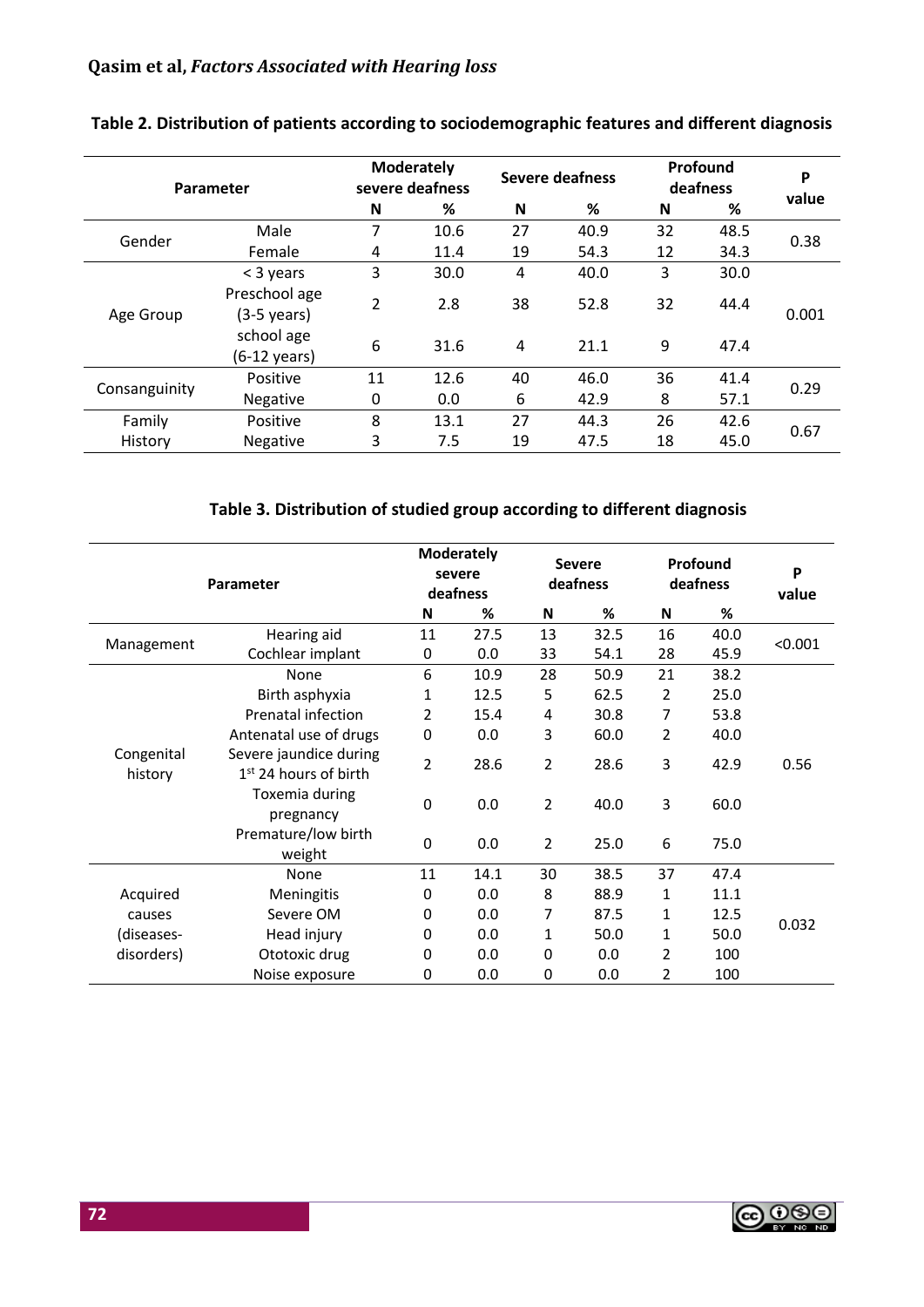| <b>Parameter</b> |                        | <b>Unknown</b> |      |    | Congenital |          | <b>Acquired</b> |                | Congenital<br>and acquired |         |
|------------------|------------------------|----------------|------|----|------------|----------|-----------------|----------------|----------------------------|---------|
|                  |                        | N              | %    | N  | %          | N        | %               | N              | %                          | value   |
| Gender           | Male                   | 25             | 37.9 | 27 | 40.9       | 9        | 13.6            | 5              | 7.6                        | 0.71    |
|                  | Female                 | 15             | 42.9 | 11 | 31.4       | 7        | 20.0            | $\overline{2}$ | 5.7                        |         |
|                  | < 3 years              | 5              | 50.0 | 4  | 40.0       | $\Omega$ | 0.0             | 1              | 10.0                       |         |
|                  | Preschool              |                |      |    |            |          |                 |                |                            |         |
|                  | age (3-5               | 24             | 33.3 | 30 | 41.7       | 14       | 19.4            | 4              | 5.6                        | 0.27    |
| Age Group        | years)                 |                |      |    |            |          |                 |                |                            |         |
|                  | school age             | 11             | 57.9 | 4  | 21.1       | 2        | 10.5            | $\overline{2}$ | 10.5                       |         |
|                  | $(6-12 \text{ years})$ |                |      |    |            |          |                 |                |                            |         |
|                  | Positive               | 37             | 42.5 | 33 | 37.9       | 11       | 12.6            | 6              | 6.9                        | 0.14    |
| Consanguinity    | <b>Negative</b>        | 3              | 21.4 | 5  | 35.7       | 5        | 35.7            | 1              | 7.1                        |         |
| Family           | Positive               | 34             | 55.7 | 20 | 32.8       | 2        | 3.3             | 5              | 8.2                        | < 0.001 |
| History          | <b>Negative</b>        | 6              | 15.0 | 18 | 45.0       | 14       | 35.0            | 2              | 5.0                        |         |

| Table 4. Distribution of studied group according to different causes |  |
|----------------------------------------------------------------------|--|
|----------------------------------------------------------------------|--|

## **Discussion**

Early childhood relationships and interactions with the environment influence social acceptance and a child's ability and skills to form social relationships later in life  $(13)$ . These skills are mainly acquired through hearing and talking, the negative consequences of delayed diagnosis for children with HL will affect language, cognitive, and social-emotional skills particularly impaired, also it will delay access to early intervention programs <sup>(14)</sup>.

According to the Center of Disease Control /Atlanta/USA (CDC), about 2 to 3 out of every 1,000 children in the United States are born with a detectable level of hearing impairment in one or both ears  $(15)$ . The current study included 101 children with HL, the majority were males, preschoolers, parents' consanguinity formed about 86.1% with family history of deafness among 60.4%, our figure is much higher than the CDC numbers, this is maybe by due to the type of our society with high consanguineous marriages, and the fact that our study was held in a specialized center for cochlear implant.

This is agreed with a retrospective, observational study of newborns in 2010 in Spain that found the percentage of children with a family history and HL was (3.2%), which is higher than expected in the general population (16).

Severe deafness in this study was found among less than half of children while profound deafness was among lesser percentage (43.6%). Cochlear implantation was the management of choice for 60.4% of them, hearing aid for the rest. So, and as a result, visiting for programming cochlear implants and maintenance where the major cause for visit to the hospital. This is reported also by The Non Communicable Disease Control approximately 736,900 cochlear implants have been implanted worldwide by December 2019. In the United States, roughly, 65,000 devices had been implanted in children <sup>(17)</sup>.

This could be understood as management of HL is mainly influenced by the nature, the bilaterally, the severity, the onset and age at diagnosis. Severe to profound bilateral Sensorineural hearing loss can be managed by cochlear implantation weather unilateral or bilateral if picked up at early age of the child, while mild to moderate bilateral hearing loss are easier to manage with conventional hearing aids (18).

In our study, causes of deafness were unknown in the largest percentage, one third of them had mixed cases congenital and acquired, 6.9% of them had prenatal infection (TORCH) (*Toxoplasma gondii*, other agents, such as *Treponema pallidum*, *Varicella zoster* virus (VZV), Parvovirus B19, and human immunodeficiency virus (HIV), Rubella,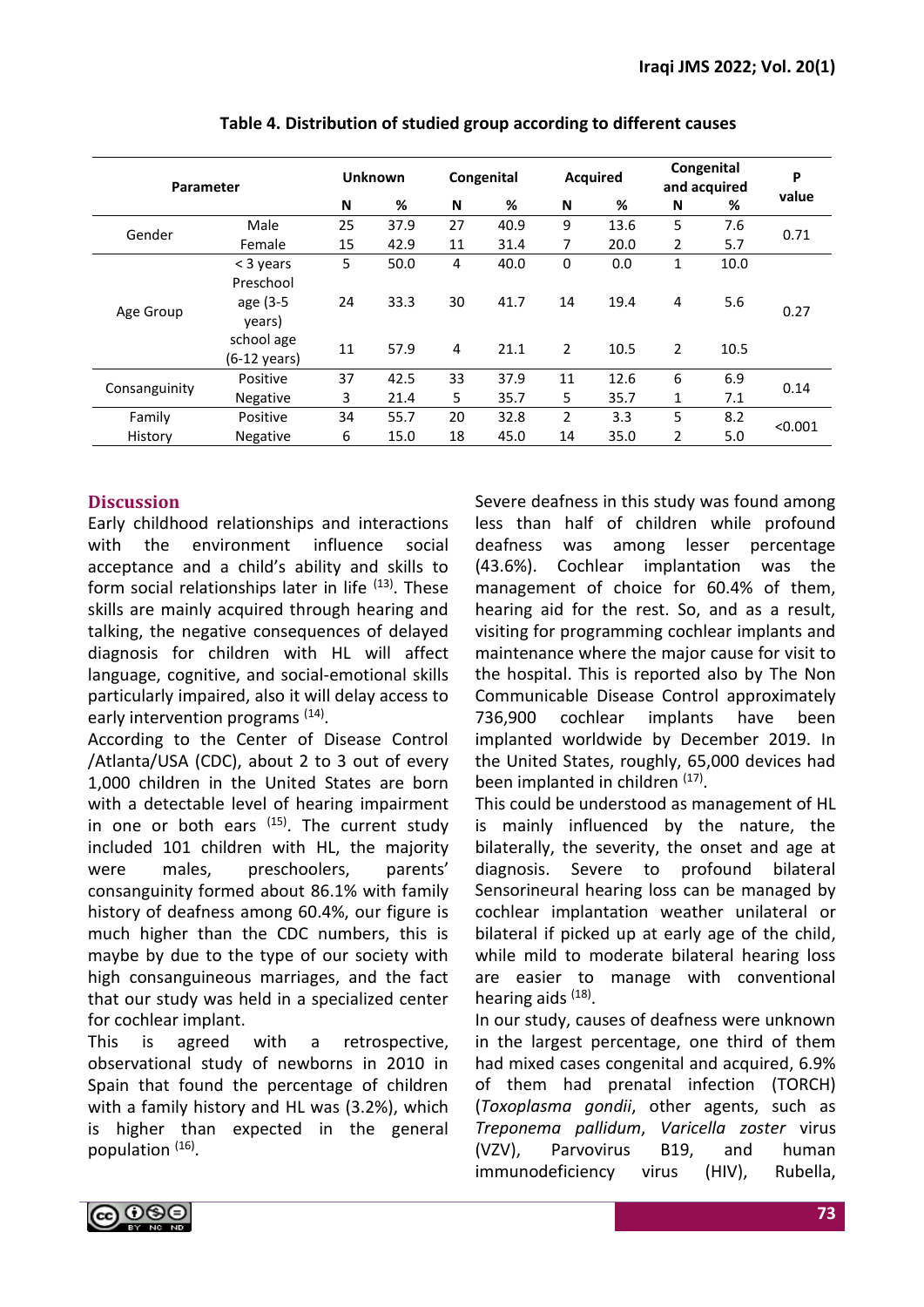Cytomegalovirus (CMV)), *Herpes simplex* virus (HSV)) and birth asphyxia were common congenital causes of deafness, while meningitis and severe otitis media were most common acquired causes among same age group. This high percentage of unknown causes are probably due to the cost of the genetic analyses required, lack of awareness about many prenatal infections.

A recent survey by CDC reported that genes are attributed for hearing impairment among 50% to 60% of children presented with HL. About 20% of infants with genetic HL come with accompanied "syndrome" (Down syndrome or Usher syndrome)  $(15)$ . on the other hand, maternal infections during pregnancy, environmental causes, and some events after birth are responsible for hearing problems among about 30% of children with HL. It is also found that congenital CMV infection during pregnancy is a common preventable risk factor among children. Unfortunately, 14% of those exposed to CMV during pregnancy develop sensorineural HL. A health styles survey by CDC in 2005 reported that only 14% of female participants had heard of CMV and had knowledge regarding other TORCH infections (19) .

Concerning acquired causes, another study included reports of registered hearing aids devices of the United States Food and Drug Administration in December 2019 demonstrated that five out of six children experience ear infection (otitis media) by the time they are 3 years old. In many developing regions, middle ear disease abounds and often is of the dangerous suppurative type. Certain populations had intermediate, with acute suppurative and chronic otitis media being almost endemic, yet rarely cholesteatomatous (20) .

The present study found that preschool age (3- 5 years) shows a significant association with severe deafness and cochlear implant as management, another significant association was founded between severe deafness with preschool age and management with cochlear implant, and between profound deafness with otitis media and noise exposure.

This is disagreed with the results of a study involving a population-based data that collected children with HL from 2003 to 2013, in which the multivariate analysis showed no statistically significant relationship between risk factors examined by the researchers (TORCH, family history, syndromes, and postnatal infections) and the probability of the presence of progressive HL. However, the presence of congenital anomalies was inversely associated with progressive hearing impairment  $(21)$ . Providing that this study was held in a specialized center of hearing problems and cochlear implants, comparison to population studies may not provide a full picture of the variability among those studies worldwide.

Without population-based screening, it is difficult to diagnose whether HL occurred congenitally, in neonatal period, or during early childhood  $(23)$ . In our country, accurate information and registration on the progression of HL is also difficult to obtain due to limited data on hearing loss onset. In addition to newborn screening for HL, there is a vital need to monitor under five children who are at risk of developing HL beyond the neonatal period. Also, using that data in many countries in early hearing detection and Intervention programs, campaigns and care had provided essential services to these children in need and their families during COVID-19 (22,24) .

In conclusion, hearing impairment in children in this study is of the sever deafness in most of them and cochlear implant was the management of choice in the majority. Family history, congenital infections and otitis media were the major causes of hearing impairment.

## **Acknowledgement**

Sincere gratitude to physicians in Medical City hospital who gave a great help through the data collection period.

## **Author contribution**

Dr. Qasim: study design, data collection. Dr. AbdulKareem: writing, data-analysis, Dr. Issa: review and editing.

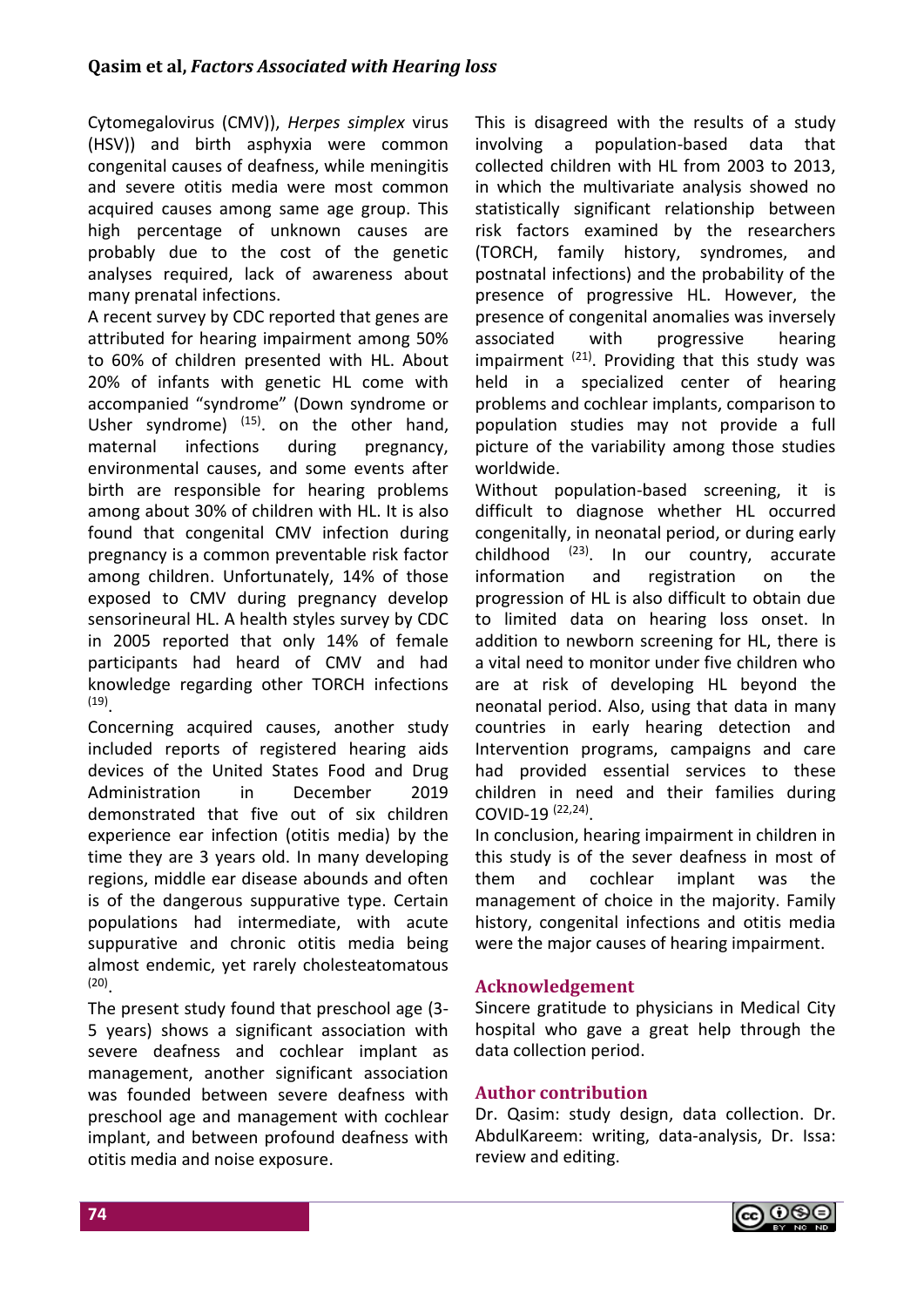#### **Conflict of interest**

None.

#### **Funding**

None.

#### **References**

- **1.** World Health Organization (WHO). Childhood hearing loss and deafness. 2021. URL: https://www.who.int/news-room/factsheets/detail/deafness-and-hearing-loss
- **2.** Khairi Md Daud M, Noor RM, et al. The effect of mild hearing loss on academic performance in primary school children. Int J Pediatr Otorhinolaryngol. 2010; 74(1): 67-70. doi: 10.1016/j.ijporl.2009.10.013.
- **3.** Tian H, Lu C, Yang J, et al. Global patterns and controls of soil organic carbon dynamics as simulated by multiple terrestrial biosphere models: Current status and future directions. Global Biogeochem Cycles. 2015; 29(6): 775-792. doi: 10.1002/2014GB005021.
- **4.** Olusanya BO. Addressing the global neglect of childhood hearing impairment in developing countries [published correction appears in PLoS Med. 2007; 4(6): e203]. PLoS Med. 2007; 4(4): e74. doi: 10.1371/journal.pmed.0040074.
- **5.** Ilechukwu GC, Ilechukwu C, Ezeanolue BC, et al. Earrelated problems among children attending the paediatric and otorhinolaryngology out-patients' clinics of the University of Nigeria Teaching Hospital, Enugu. Afr Health Sci. 2016; 16(2): 363-6. doi: 10.4314/ahs.v16i2.4.
- **6.** World Health Organization (WHO). Deafness and hearing loss. Geneva: WHO, 2018, URL: [https://www.who.int/health-topics/hearing](https://www.who.int/health-topics/hearing-loss#tab=tab_1)[loss#tab=tab\\_1](https://www.who.int/health-topics/hearing-loss#tab=tab_1). Accessed at March 2022
- **7.** World Health Organization (WHO). Addressing the rising prevalence of hearing loss. URL: [https://www.who.int/pbd/deafness/WHO\\_GE\\_](https://www.who.int/pbd/deafness/WHO_GE_HL.pdf) [HL.pdf](https://www.who.int/pbd/deafness/WHO_GE_HL.pdf). Accessed at March 2022
- **8.** Kaspar A, Kei J, Driscoll C, et al. Overview of a public health approach to pediatric hearing impairment in the Pacific Islands. Int J Pediatr Otorhinolaryngol. 2016; 86: 43-52. doi: 10.1016/j.ijporl.2016.04.018.
- **9.** Mulwafu W, Kuper H, Ensink RJ. Prevalence and causes of hearing impairment in Africa. Trop Med Int Health. 2016; 21(2): 158-65. doi: 10.1111/tmi.12640.
- **10.**Adedeji TO, Tobih JE, Sogebi OA, et al. Management challenges of congenital & early onset childhood hearing loss in a sub-Saharan African country. Int J Pediatr Otorhinolaryngol. 2015; 79(10): 1625-9. doi: 10.1016/j.ijporl.2015.06.003.
- **11.** Rogha M, Mokhtari E. Study of the knowledge of pediatricians and senior residents relating to the importance of hearing impairment and deafness screening among newborns. Iran J Otorhinolaryngol. 2014; 26(75): 57-64.
- **12.**World Health Organization (WHO). Childhood hearing strategies for prevention and care. Geneva: WHO, 2016, p. 30.
- **13.** Lieu JEC, Kenna M, Anne S, et al. Hearing loss in children: A review. JAMA. 2020; 324(21): 2195-205. doi: 10.1001/jama.2020.17647.
- **14.** Vos B, Noll D, Pigeon M, et al. Risk factors for hearing loss in children: a systematic literature review and meta-analysis protocol. Syst Rev. 2019; 8(1): 172. doi: 10.1186/s13643-019-1073-x.
- **15.** Centers for Disease Control and Prevention (CDC). [Identifying infants with hearing loss -](https://www.cdc.gov/mmwr/preview/mmwrhtml/mm5908a2.htm) United [States, 1999-2007.](https://www.cdc.gov/mmwr/preview/mmwrhtml/mm5908a2.htm) Morb Mortal Wkly Rep. 2010; 59(8): 220-3.
- **16.** Vohr B. Overview: Infants and children with hearing loss-part I. Ment Retard Dev Disabil Res Rev. 2003; 9(2): 62-4. doi: 10.1002/mrdd.10070.
- **17.** Valido Quintana M, Oviedo Santos Á, Borkoski Barreiro S, et al. Evaluation of family history of permanent hearing loss in childhood as a risk indicator in universal screening. Acta Otorrinolaringol Esp (Engl Ed). 2017; 68(3): 157-163. English, Spanish. doi: 10.1016/j.otorri.2016.08.001.
- **18.**NIDCD Epidemiology and Statistics Program, based on December 2015 Census Bureau estimates of the noninstitutionalized U.S. population, personal communication; May 2016. URL: https://www.google.com/url?sa=t&rct=j&q=&esrc=s &source=web&cd=&cad=rja&uact=8&ved=2ahUKEwj Pn8qz28z2AhXNQvEDHWkTB-4QFnoECA4QAQ&url=https%3A%2F%2Fwww.nidcd.n

ih.gov%2Fsites%2Fdefault%2Ffiles%2FShareable%25 20Images%2FHearingLoss\_Infographic.pdf&usg=AOv Vaw2YLq0uZqotaDPhcgb6CBhj

- **19.**Alzahrani M, Tabet P, Saliba I. Pediatric hearing loss: common causes, diagnosis and therapeutic approach. Minerva Pediatr. 2015; 67(1): 75-90.
- **20.** Centers for Disease Control and Prevention (CDC). Data and statistics about hearing loss in children. [EHDI Annual Data](https://www.cdc.gov/ncbddd/hearingloss/ehdi-data.html) [URL:](https://www.cdc.gov/ncbddd/hearingloss/data.html.%20Accessed%20at%20October%202021)  [https://www.cdc.gov/ncbddd/hearingloss/data.](https://www.cdc.gov/ncbddd/hearingloss/data.html.%20Accessed%20at%20October%202021) [html. Accessed at October 2021](https://www.cdc.gov/ncbddd/hearingloss/data.html.%20Accessed%20at%20October%202021).
- **21.**Davidson J, Hyde ML, Alberti PW. Epidemiology of hearing impairment in childhood. Scand Audiol Suppl. 1988; 30: 13-20.
- **22.** Barreira-Nielsen C, Fitzpatrick E, Hashem S, et al. Progressive Hearing Loss in Early Childhood. Ear Hear. 2016; 37(5): e311-21. doi: 10.1097/AUD.0000000000000325.
- **23.** Van Naarden K, Decouflé P. Relative and attributable risks for moderate to profound bilateral sensorineural hearing impairment associated with lower birth weight in children 3 to 10 years old. Pediatrics. 1999; 104(4 Pt 1): 905-10. doi: 10.1542/peds.104.4.905.
- **24.** Van Naarden Braun K, Yeargin-Allsopp M, Lollar D. Activity limitations among young adults with developmental disabilities: a population-based